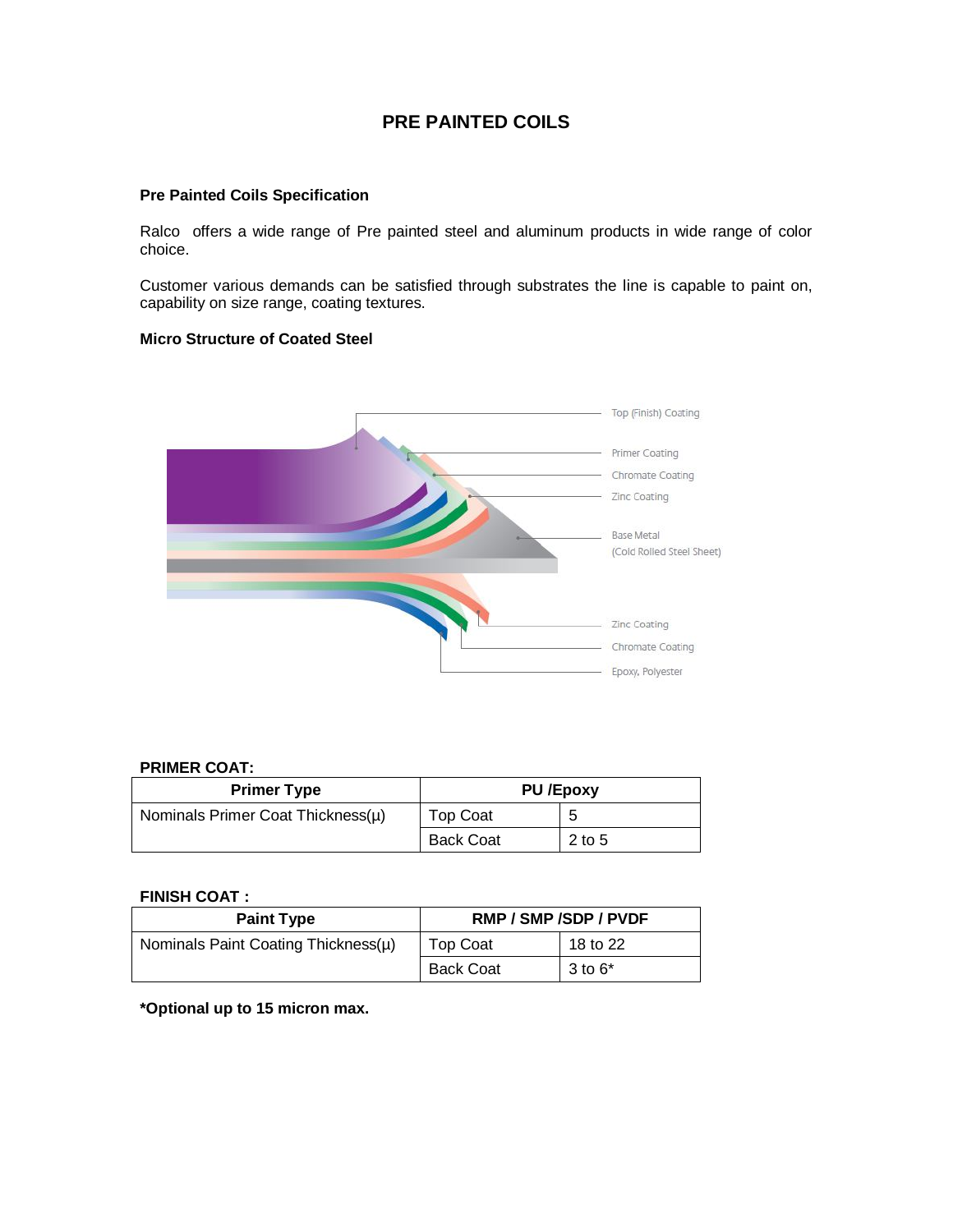# **Product Range:**

| Nominal Thickness (BMT, mm) | $0.20 - 1.10$ |
|-----------------------------|---------------|
| Nominal Width (mm)          | 610 - 1250    |
| Unit Coil wt. (Max.MT)      | 10            |
| Coil inner Daimeter (mm)    | 508           |

# **PRODUCT FORMS : In coils**

### **Substrate Qualities – steel**

- CQ Commercial Quality
- LFQ Lock Forming Quality
- SQ Structural Quality
- DQ Drawing Quality
- EDQ Extra Drawing Quality

### **Substrate – Aluminum**

**Alloy:** 3003 & 3005

### **Dimensions / Sizes**

| <b>Thickness range</b> | Min       | <b>Max</b>       |
|------------------------|-----------|------------------|
| GI, CR, Galvalum       | $0.25$ mm | $1.0 \text{ mm}$ |
| Aluminum               | 0.45      | $1.0 \text{ mm}$ |

| <b>Width range</b> | Min     | <b>Max</b> |  |
|--------------------|---------|------------|--|
| <b>Coil Weight</b> | Min     | <b>Max</b> |  |
| GI, CR, Galvalum   | 2000 kg | 7000 kg    |  |
| Aluminum           | 1000 kg | 3000 kg    |  |

| <b>Coil Diameter</b> | Min    | Max     |
|----------------------|--------|---------|
| Inner                | 508 mm | 600 mm  |
| Outer – GI, CR, GL   | 700 mm | 1600 mm |
| Outer - Aluminum     | 700 mm | 1400 mm |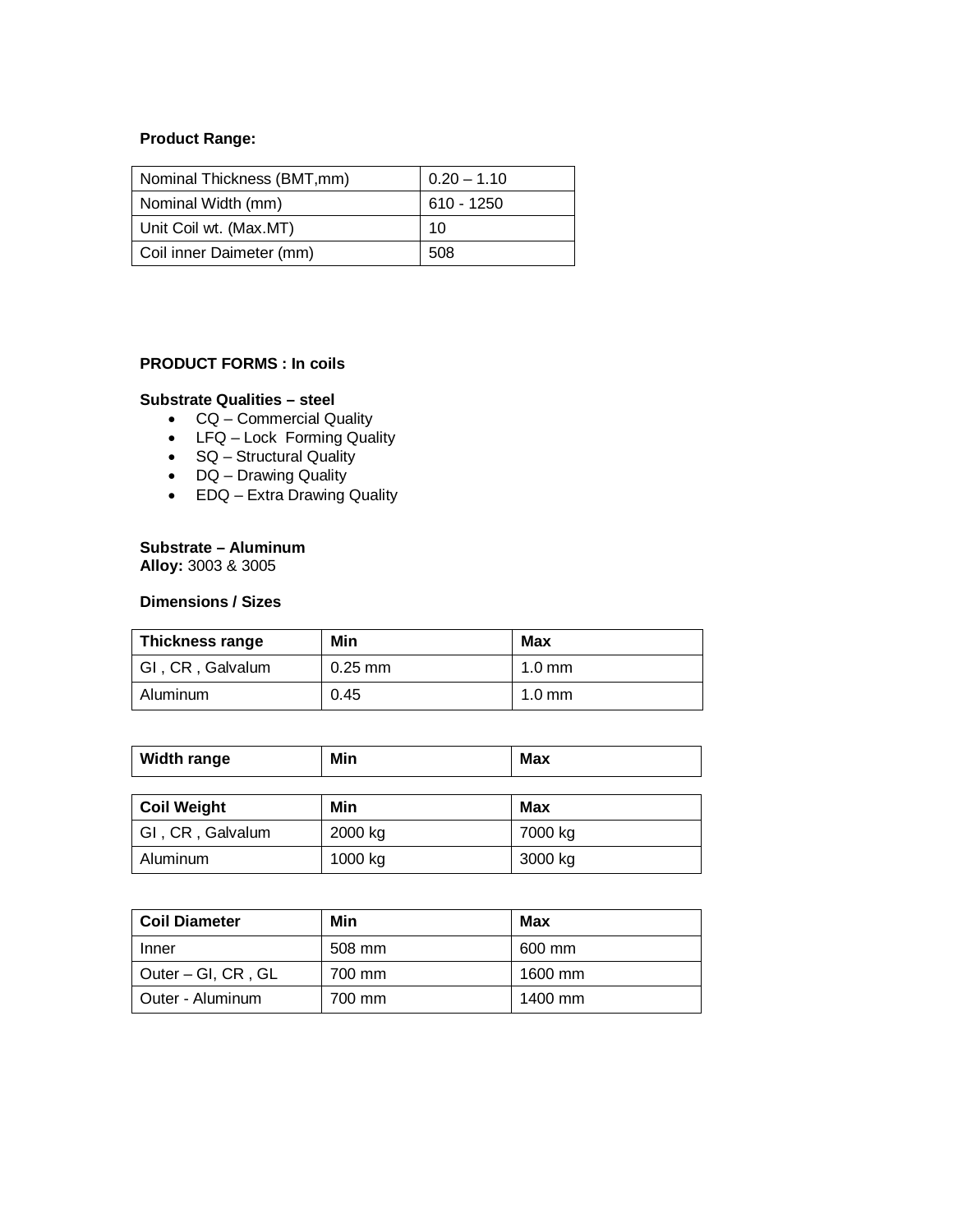## **COLOR PAINTING TYPES**

Polyester SMP (silicone modified polyester) PVDF Plastisol HDF Polyurethane Epoxy Acrylic paint

### **Paint Standards & Thickness**

Normal , the exposed side of the substrate is coated with required paint system and selected color having coating thickness of 5 microns primer and finish coat 15 – 20 microns Total DFT 20 – 25 microns.

The reverse side is coated with  $5 - 7$  microns of epoxy or polyester back coat and the color is RAL7035

For other special coatings and color choice, please contact Ralco Sales dept.

| <b>Coil Weight</b> | Min        | Max      |  |
|--------------------|------------|----------|--|
| GI, Galvaume       | $2.0$ to n | 7.0 to n |  |
| Aluminum           | 1.0 to $n$ | 4.5 to n |  |

| Coil Dia meter |                 |
|----------------|-----------------|
| Inner diameter | 508 or 610 mm   |
| Outer diameter | 1600 mm Maximum |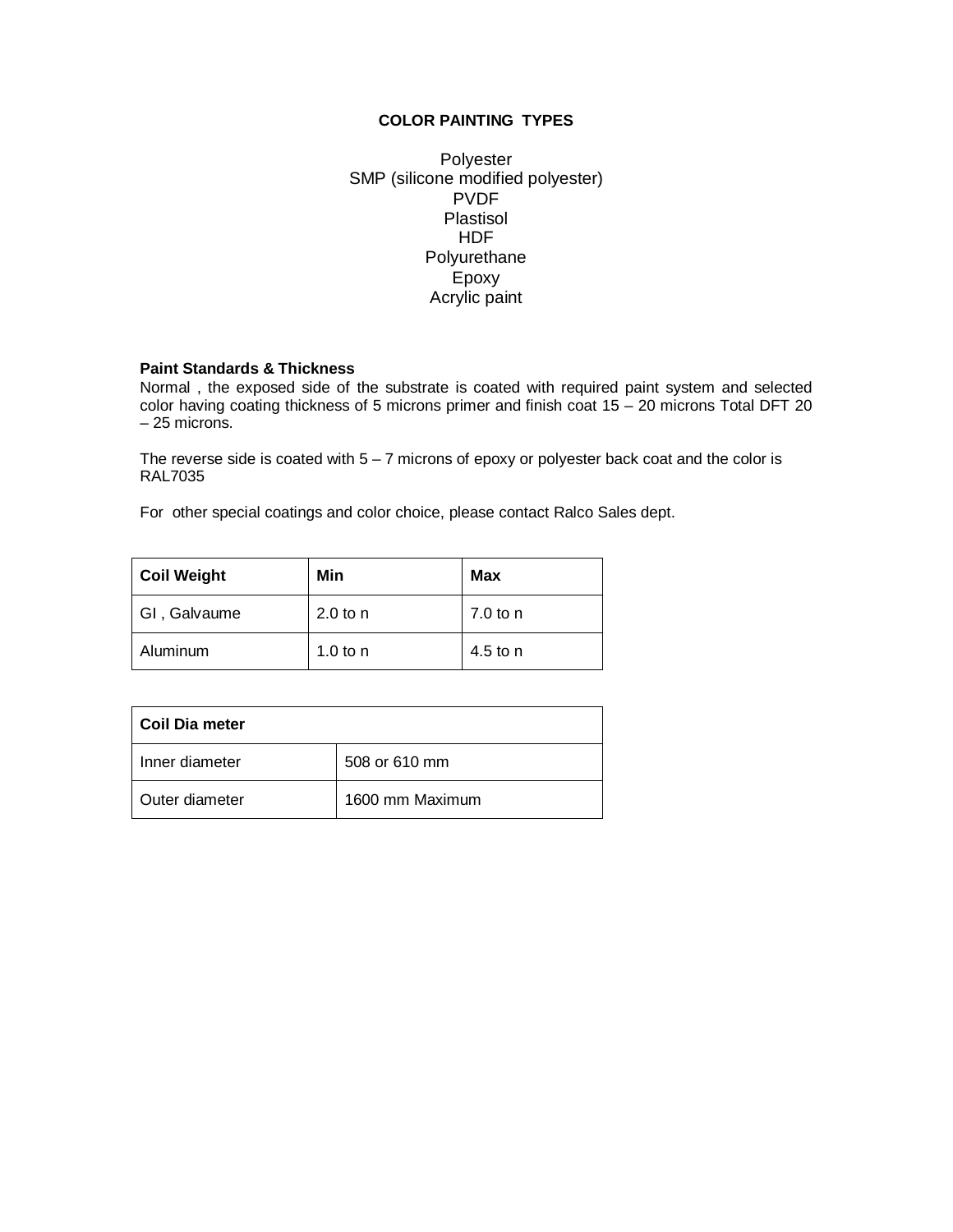

| <b>RAL 1013</b> | <b>RAL 1027</b> | <b>RAL 2008</b> | RAL 3007        | <b>RAL 3022</b> | <b>RAL 5001</b> | RAL 5017        | <b>RAL 6006</b> |
|-----------------|-----------------|-----------------|-----------------|-----------------|-----------------|-----------------|-----------------|
|                 |                 |                 |                 |                 |                 |                 |                 |
| <b>RAL 6010</b> | <b>RAL 6025</b> | <b>RAL 7006</b> | RAL 7030        | RAL 3027        | <b>RAL 5002</b> | RAL 5018        | RAL 6007        |
| <b>RAL 6011</b> | <b>RAL 6026</b> | <b>RAL 7008</b> | <b>RAL 7031</b> | <b>FAL 3031</b> | <b>RAL 5003</b> | RAL 5019        | RAL 6008        |
| RAL 6012        | RAL 6027        | <b>RAL 7009</b> | <b>RAL 7032</b> | <b>RAL 4001</b> | <b>RAL 5004</b> | RAL 5020        | RAL 6009        |
| RAL 6013        | <b>RAL 6028</b> | <b>RAL 7010</b> | <b>RAL 7033</b> | <b>RAL 7045</b> | RAL 8007        | <b>RAL 8019</b> | <b>RAL 9003</b> |
| RAL 6014        | <b>RAL 6029</b> | <b>RAL 7011</b> | <b>RAL 7034</b> | <b>RAL 7046</b> | <b>RAL 8008</b> | <b>RAL 8022</b> | <b>RAL 9004</b> |
| <b>RAL 6015</b> | RAL 6032        | <b>RAL 7012</b> | <b>RAL 7035</b> | <b>RAL 7047</b> | <b>RAL 6011</b> | <b>RAL 8023</b> | RAL 9005        |
| RAL 6016        | RAL 6033        | <b>RAL 7013</b> | <b>RAL 7036</b> | <b>RAL 8000</b> | <b>RAL 8012</b> | RAL 8024        | RAL 9010        |
| RAL 6017        | RAL 6034        | <b>RAL 7015</b> | <b>RAL 7037</b> | RAL 8001        | RAL 8014        | <b>RAL 8025</b> | RAL 9011        |